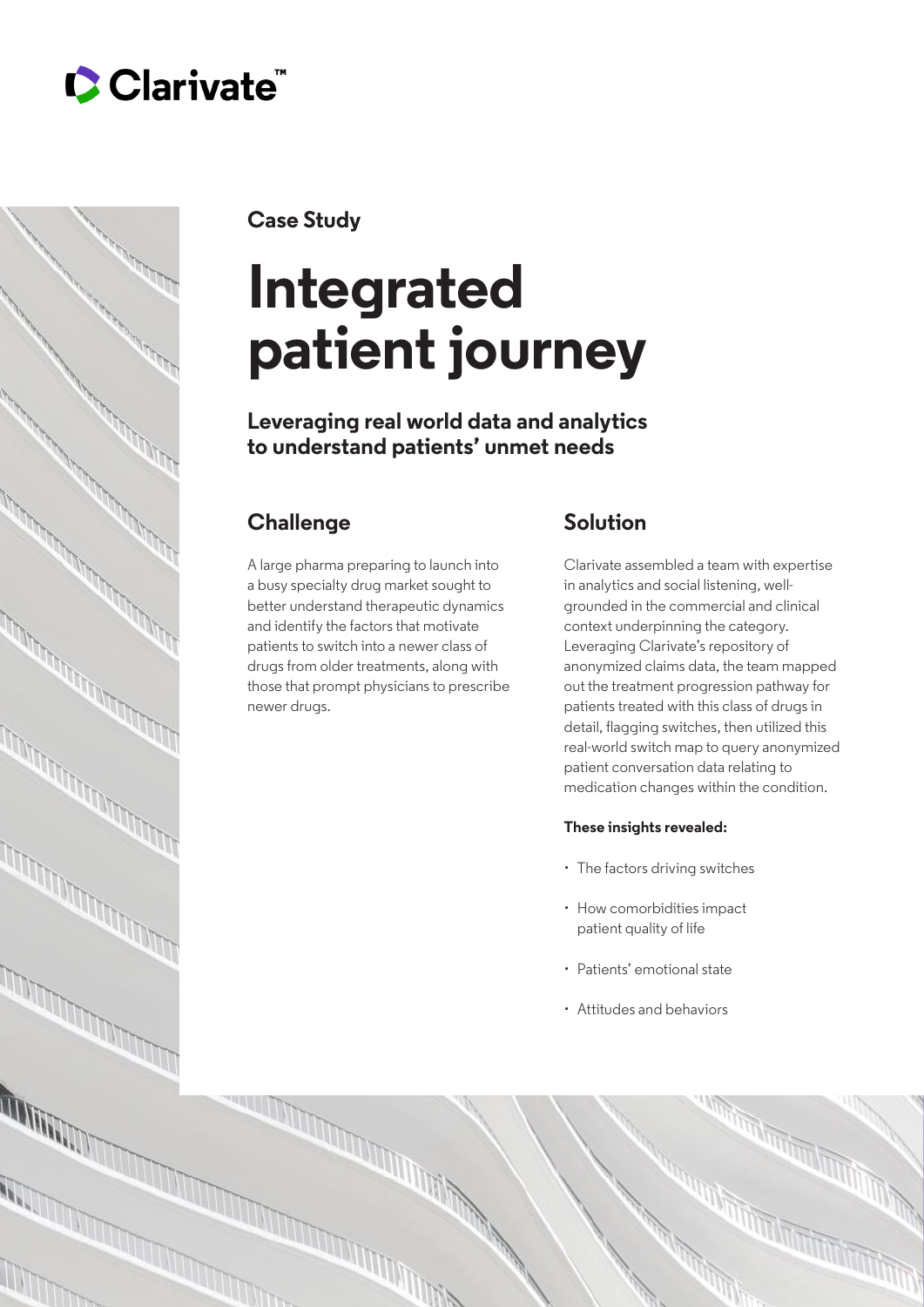### **Result**

The insights generated furnished the brand team with vital context around the factors driving adoption in the target drug class, surfacing patient unmet needs and opportunities for education while enabling the brand to build a robust patient profile for use in patient and physician targeting and engagement initiatives.

The resulting view of the patient journey:

- **Informed specific messaging** around clinical differentiators and patient education and support materials that speak to patient unmet needs.
- **Generated a patient lexicon**, allowing the brand team to employ more empathetic messaging, addressing patients using familiar language and terminology.

#### **Combining quantitative and qualitative data streams for a multidimensional view of the patient**

|                                                   | <b>Claims and EHR data reveals</b><br>what's happening through the<br>treatment journey                                                                                                                       | Social voice-of-patient data<br>illuminates the motivations driving<br>treatment decisions and actions                                                                                                                             | Revealing intervention<br>points around:                                                                                                                                                            |
|---------------------------------------------------|---------------------------------------------------------------------------------------------------------------------------------------------------------------------------------------------------------------|------------------------------------------------------------------------------------------------------------------------------------------------------------------------------------------------------------------------------------|-----------------------------------------------------------------------------------------------------------------------------------------------------------------------------------------------------|
| <b>Patient distribution/lines</b><br>per patients | 60% of patients treated with newer<br>therapeutic classes received a<br>single regimen throughout the study<br>period, indicating a level of regimen<br>loyalty once an effective treatment<br>was identified | Patients switched from this drug class<br>mainly due to lack of improvement or<br>perceptions of diminishing efficacy.<br>side effects (infections, increased<br>liver stress), or comorbidities<br>requiring multiple medications | Patient and physician engagement<br>to head off switching at key points in<br>treatment and informing messaging<br>to get patients on newer, more<br>effective treatments                           |
| Most common treatments<br>and pathways            | Drugs in this category alone<br>comprised the first treatment<br>regimen for more than 2 in 5 patients                                                                                                        | Brands Y and Z were the most-<br>mentioned therapies; Rising<br>medication costs and copays<br>were key patient concerns about<br>these treatments                                                                                 | Informing pricing strategy and<br>addressing cost concerns through<br>financial support offerings                                                                                                   |
| Switching                                         | Out of a total population of 22,000<br>patients using treatments in this<br>category, 32% switched out of it                                                                                                  | Patients switching to Brand X<br>experienced lessened symptoms<br>and better management, but<br>expressed concerns about slow<br>drug action rate during initial weeks<br>of treatment, along with anxiety<br>about comorbidities  | Patient and physician education<br>materials helping establish<br>expectations of treatment<br>effects and mitigate concerns<br>about comorbidities, inhibiting<br>nonadherence and discontinuation |
| <b>Treatment progression</b>                      | Identified therapies most commonly<br>used before those in the therapeutic<br>class concerned                                                                                                                 | Patients switching to Brand X did<br>so mainly due to drug failure or<br>diminishing efficacy of their previous<br>regimen, side effects such as skin<br>infections and injection site reactions,<br>and painful injections        | Product messaging that speaks to<br>key factors motivating switches out<br>of older therapeutic categories                                                                                          |